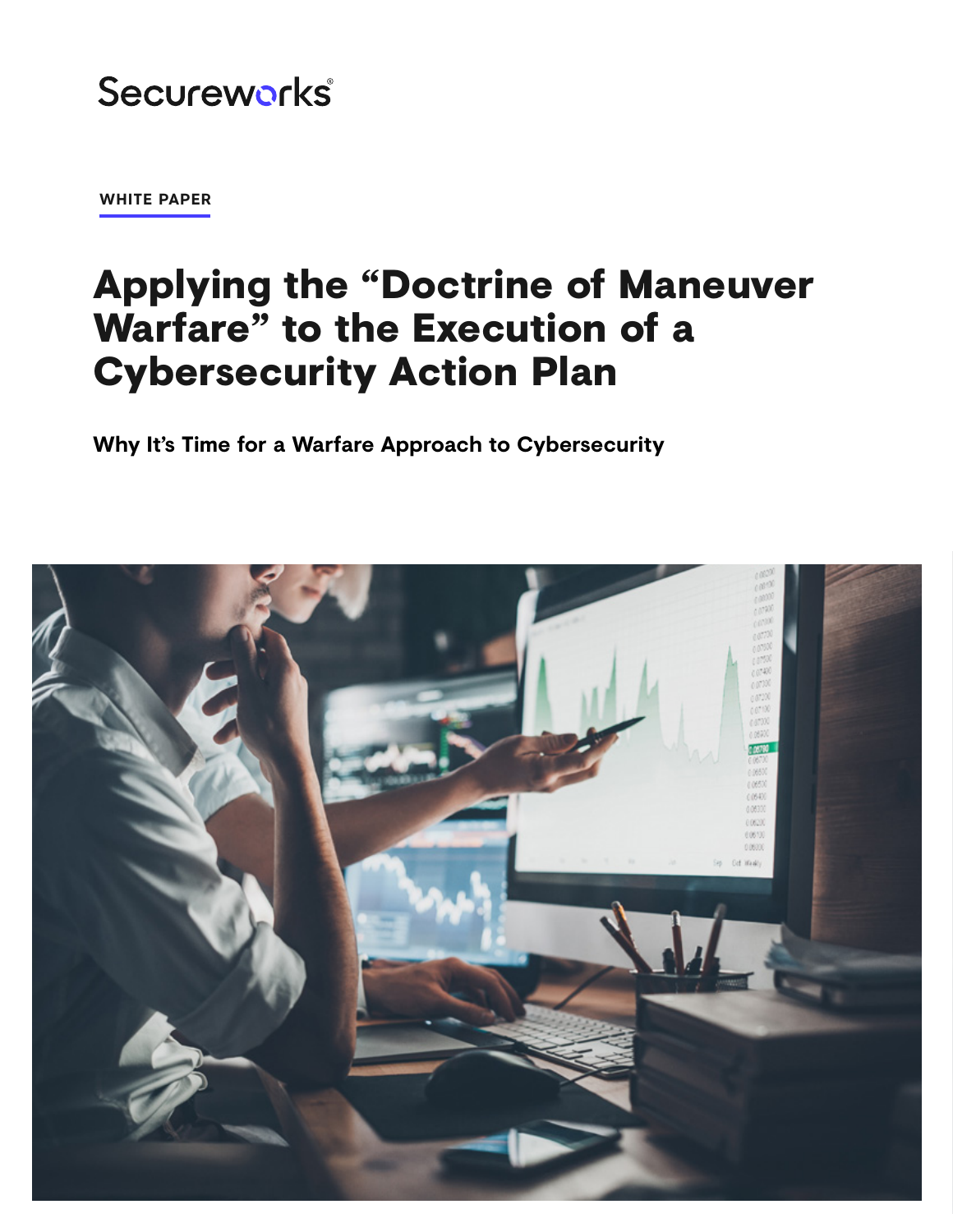**CFOs, like CEOs, care most about their organization's brand and the safety of their clients' data. That's because any damage to either one will negatively impact the top and bottom lines. The same is true for our country. We want to protect our nation's reputation and the safety of our citizens and will go to war with any adversary that threatens either.**

Our digital information system is under attack by malicious interlopers who wish to inflict financial and reputational damage for their own gain. Hackers are targeting private information because of its profitability and the ease of obtaining it. With escalating phishing and malware attacks and the rapidly expanding strains of ransomware, our enemies are now turning to non-malware attacks.

In conjunction with the rise of ransomware and the continued ubiquity of mass malware, attackers are increasingly utilizing non-malware attacks in an attempt to remain undetected and persistent on organizations' enterprises.

One of the most notorious examples of a "fileless" or non-malware attack was the 2017 Equifax breach, in which a command injection vulnerability created the exploit, allowing for remote execution of code so that external hackers could manipulate an open-source enterprise software called Apache Struts. The scope of the data breach was unprecedented, and Equifax faces staggering costs from regulatory fines and legal expenses for an ongoing class-action lawsuit. The event single-handedly triggered a national conversation about regulatory improvements.

This war started while we weren't looking. If CFOs and CEOs want to protect their brand and the confidence of their customers, they need to adopt a military mindset. In a recent article by Secureworks and Clearwater Compliance entitled "Justifying Cybersecurity Investment with a Warfare Mindset," we presented a protection strategy and framework based on a war mentality, along with a methodology for calculating the return on an investment in cybersecurity.

Our cybersecurity experts have outlined specific operational tactics that can be applied to this framework, along with the benefits of these risk mitigation activities.

The successful information security leader is able, through preparation resulting from "Continuous Oversight"3, to use the four "Human Factors" of friction, uncertainty, fluidity and disorder4 to his or her advantage, and to maneuver a response that creates a situation with which the adversary cannot cope and his or her will to continue is broken.

*"The essential thing is action. Action has three stages: the decision born of thought, the order or preparation for execution, and the execution itself. All three stages are governed by the will. The will is rooted in character, and for the man of action character is of more critical importance than intellect. Intellect without will is worthless, will without intellect is dangerous."* 

– Hans von Seeckt, *Thoughts of a Soldier*2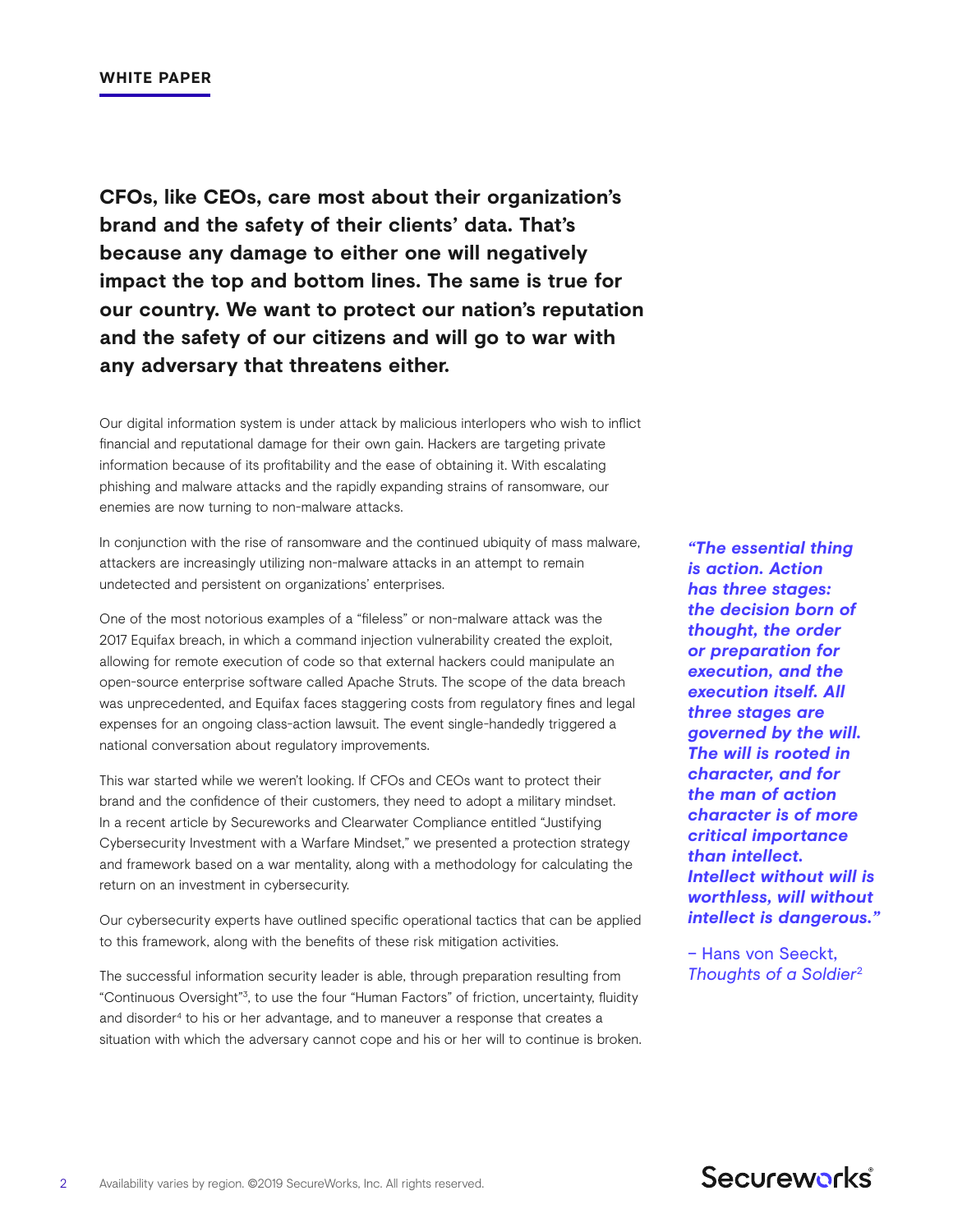Due to the lag in philosophical development toward security, the negative impact of these four factors can be significantly greater if they are not fully addressed in an information security action plan. There are seven maneuver warfare principles that should serve as a foundation for any action plan.

## **Doctrine of Maneuver Warfare**

The "Doctrine of Maneuver Warfare"<sup>5</sup> is based on seven core principles.



**The "Doctrine of Maneuver Warfare"**

# 1. Targeting Critical Vulnerabilities

In conventional warfare, the primary focus is targeting critical vulnerabilities that, "if exploited will do the most significant damage to the competitor's ability to resist."6

In cybersecurity warfare, the vulnerabilities of the adversary, as well as the attack method being used, can be addressed through threat intelligence. The more significant vulnerabilities to address are those within the unique operational environment of the individual organization and require forward-looking planning and rigorous selfexamination.

Rigorous self-examination requires more than an annual vulnerability scan or penetration test, which is too often the norm in information security action plans. The 2017 Thales Threat Report demonstrates how common it is for organizations to fall short when implementing forward-looking planning. Of the 1,100 IT security executives surveyed, 63 percent indicated that their organizations deploy new technologies before implementing appropriate levels of data security.

The speed in which an adversary can act to exploit a vulnerability is dependent upon how quickly an organization identifies and removes it. Due to the rapidly changing threat environment, this can only be achieved with continuous vulnerability scanning in

combination with penetration testing, mimicking the behavior of an adversary, and social engineering training conducted on a quarterly basis at a minimum.

Minimizing the lag time between identification of a critical weakness and implementation of appropriate security controls maximizes the effectiveness of the resources deployed.

Experimenting with various possible threat scenarios will minimize the lag time between the identification and mitigation of targeted vulnerabilities. The tabletop testing of the incident response plan enables the organization to identify, prepare for and practice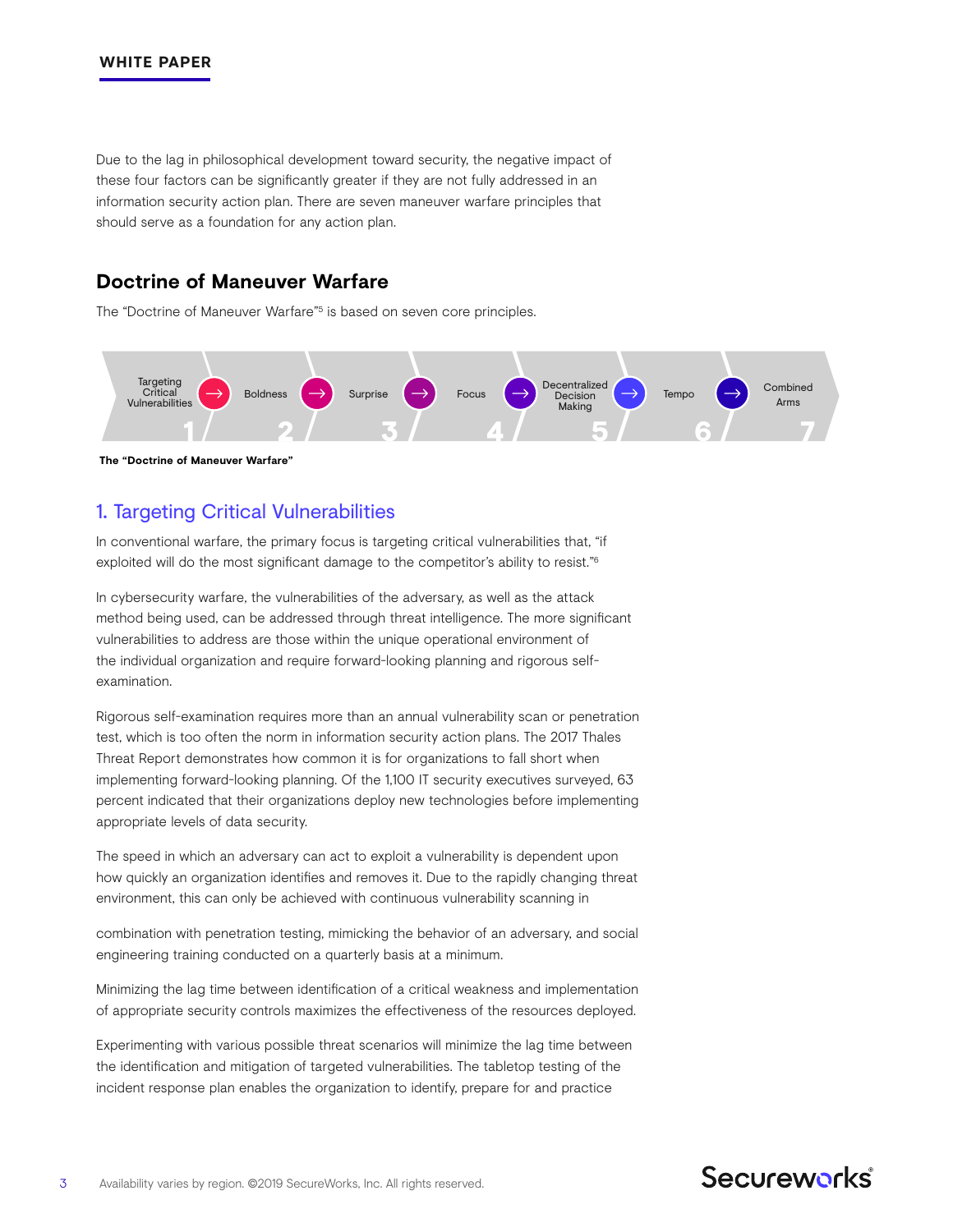response to an attack on critical vulnerabilities instead of predicting a single future event.

Determining an organization's preparedness for particular security scenarios is broken up into three phases.

1. Scenario Planning: Scenario planning starts by examining a set of strategic uncertainties, ranking them in terms of the level of likelihood and severity. An enterprise risk analysis, in concert with the most current threat intelligence, could be used to determine values such as liability associated with the scenario should an actual attack occur. High and medium risk-ranked scenarios should be explored with respect to the impact on the operational environment, followed by the development of a response plan. The response plan should be practiced and documented for each scenario.

An example of such a scenario might be the vulnerability that could be exploited by a self-propagating ransomware worm<sup>7</sup> that, after infecting the first computer, copies and distributes itself to every computer on the organization's network, including possibly business associates.

2. Scenario Analysis: Scenario analysis uses intuition, experience, introspection and current threat intelligence to limit the range of variable outcomes in the rapidly changing and disorderly reality of a cyberattack. Organizations should be adopting a top-down, bottom-up approach to targeting vulnerabilities.

#### *Top-down*

- Think like the adversary
- Never lose sight of your ultimate objective (i.e., achieving your enterprise security vision)
- Make extreme demands on resources at the right time for the right reason

#### *Bottom-up*

- Rely on subordinates
- Reinforce and reward ingenuity, action and willingness to take a chance
- Encourage the team members to "speak up" during the formation of the action plan, scenarios and potential courses of action

Discretion in decision making is always important. Having the conviction to take the advice of team members and make a decision based on that advice, requires the conviction to stand behind that decision in the face of considerable resistance. Test the decision by encouraging team members to disagree and present alternatives that have the potential for a better outcome.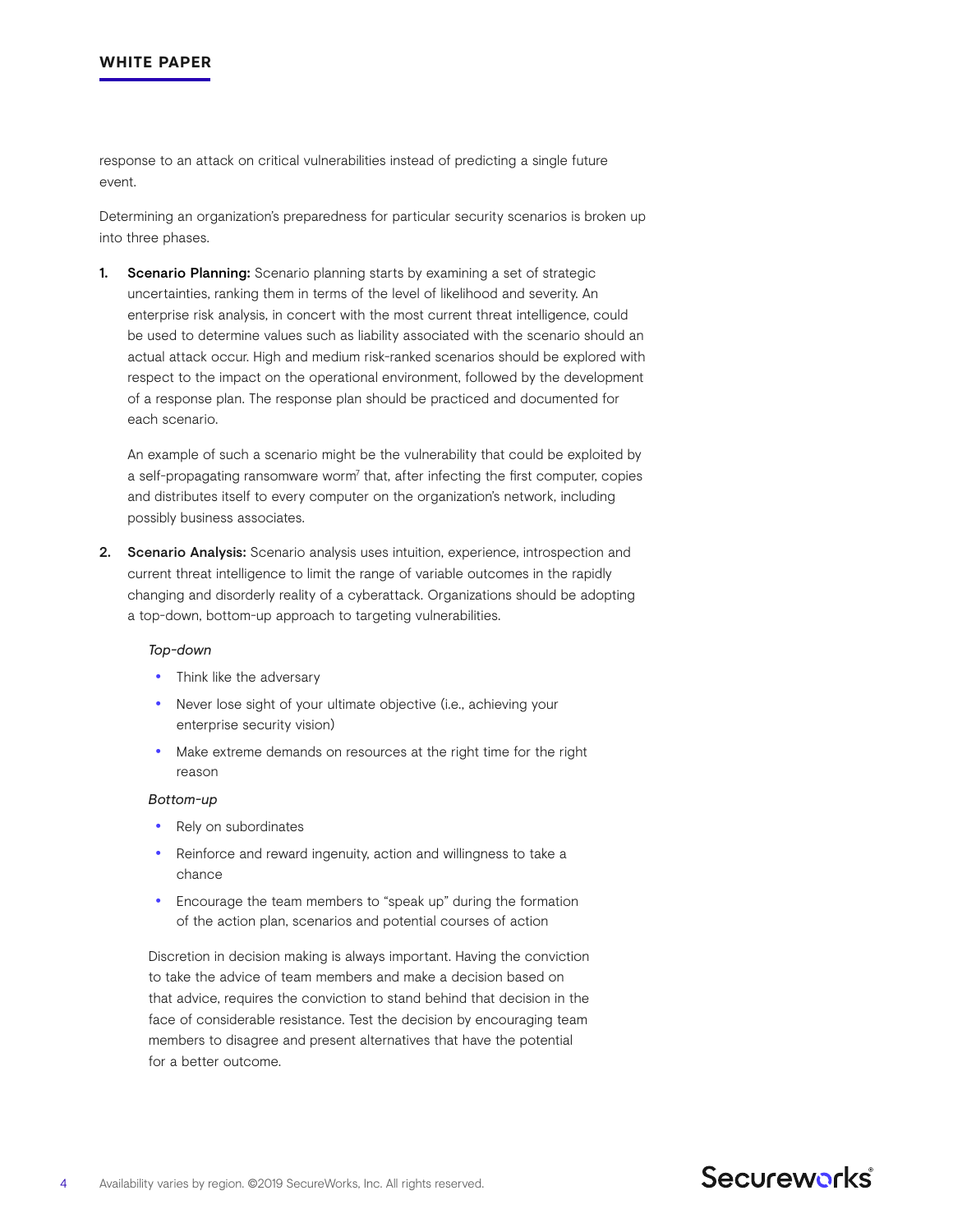Reinforcement and training in speaking up can be accomplished by devising creative ways to put people in controlled situations of uncertainty, forcing them to make decisions. A perfect opportunity for this exists when performing tabletop exercises with the organization's incident response plan as recommended by the National Institute of Standards and Technology and included in OCR Guidance.

3. Scenario Execution: In order to recognize the greatest value from this principle, the security leader must first step outside of the organization and examine every aspect of the people, processes and technology of the business from the perspective of the potential adversary.

Communications systems must be flexible and reliable to meet the task at hand. Disaster recovery and backup plans must be documented, practiced and continuously improved.

- Use all available threat intelligence to rehearse the cybersecurity plan and refine the plan in light of potential outcomes that were not anticipated prior to rehearsals.
- Live and operate by the philosophy of: "A good plan, violently executed now, is better than a perfect plan next week."9

With this understanding, the leader should be visible to the organization. Lead from the front and get information from firsthand observations. Quiz the staff on their responsibilities. Actively seek opinions on decisions from people in the business units regarding their ability to maintain productivity during recovery.

# 2. Boldness

This principle requires the use of a risk-reward trade-off framework to increase the organization's inclination to make bold decisions, train people to evaluate choices and make decisions, and act in the absence of complete information. In tandem with the calculated risk-reward trade-off of the bold action, there must be a plan for exploiting the opportunity created should the action be successful.

Boldness requires the daring to commit resources to endeavors with highly uncertain outcomes that entail considerable risk. Boldness requires:

- Conviction to stand behind a decision in the face of considerable resistance
- Identification of a breakthrough opportunity and acting decisively to take advantage
- Exhaustive planning to mitigate calculated risks associated with the opportunity in order to create a more favorable risk-reward profile

**Acknowledge the reality that the adversary is performing a similar reconnaissance of the organization's critical vulnerabilities.**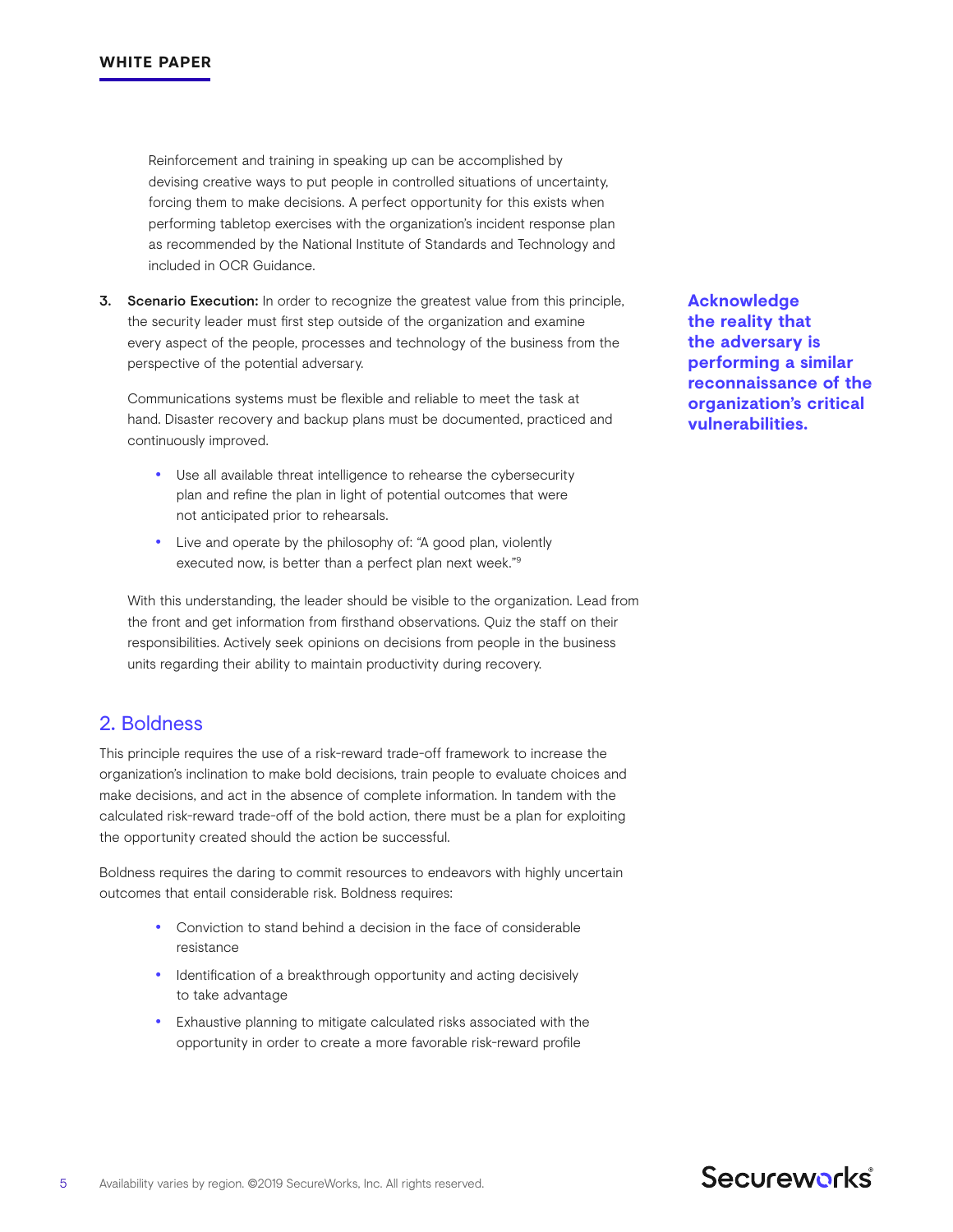While boldness is most often associated with taking action, it also includes inaction, abstaining from an uncertain and potentially undesirable situation, keeping in mind that being aggressive may prove to be an unsafe strategy as well. Therein lies the paradox. It is imperative that the leader ask the question, "What is the best strategy to defeat the adversary's strategy for circumventing the controls I have employed in this situation?"

The 80% Rule can be applied to situations that require boldness in the decision-making process. This rule states that "delaying any decision so that it can be made with more than 80% of the necessary information is hesitation."<sup>10</sup> The importance of intuition: There will be times when the tempo<sup>11</sup> of the situation will not permit the exhaustive, meticulous planning and information gathering to mitigate the risks that are associated with a bold decision. In such a situation, the leader must rely on intuition. The training of leaders in preparation and planning during the scenario analyses can help develop keen and quick insight in the face of limited information, enabling the exercising of initiative with confidence. Reinforcing ingenuity, action and willingness to take a chance should be encouraged and rewarded by the security team leader.

### **BOLDNESS**

"Boldness requires calculated risk taking: appropriately weighing risk and reward so that reckless behavior is avoided in the pursuit of breakthrough results."12 The following relationship formula will serve in calculating risk and reward:

# (PROBABILITY OF SUCCESS x POTENTIAL RESULTS FROM SUCCESS) (PROBABILITY OF FAILURE x POTENTIAL COST OF FAILURE)

#### EXPECTED VALUE OF OUTCOME

The inputs require considerable thought and will most often be determined by estimates based on the team's experience. If lacking in that experience, an outside party might be commissioned to assist in determining the input estimates. It's important to weigh the risk and reward, be patient and disciplined in committing resources to a decision, and always consider the question, "What's the downside?"

A final action, associated with this principle, involves documenting the details of past risk-reward decisions, both successes and shortcomings, in order to accelerate development as a calculated risk taker.

Boldness will play a key role in reorienting the focus of information security from compliance to a strategic information security program of which compliance is but one component.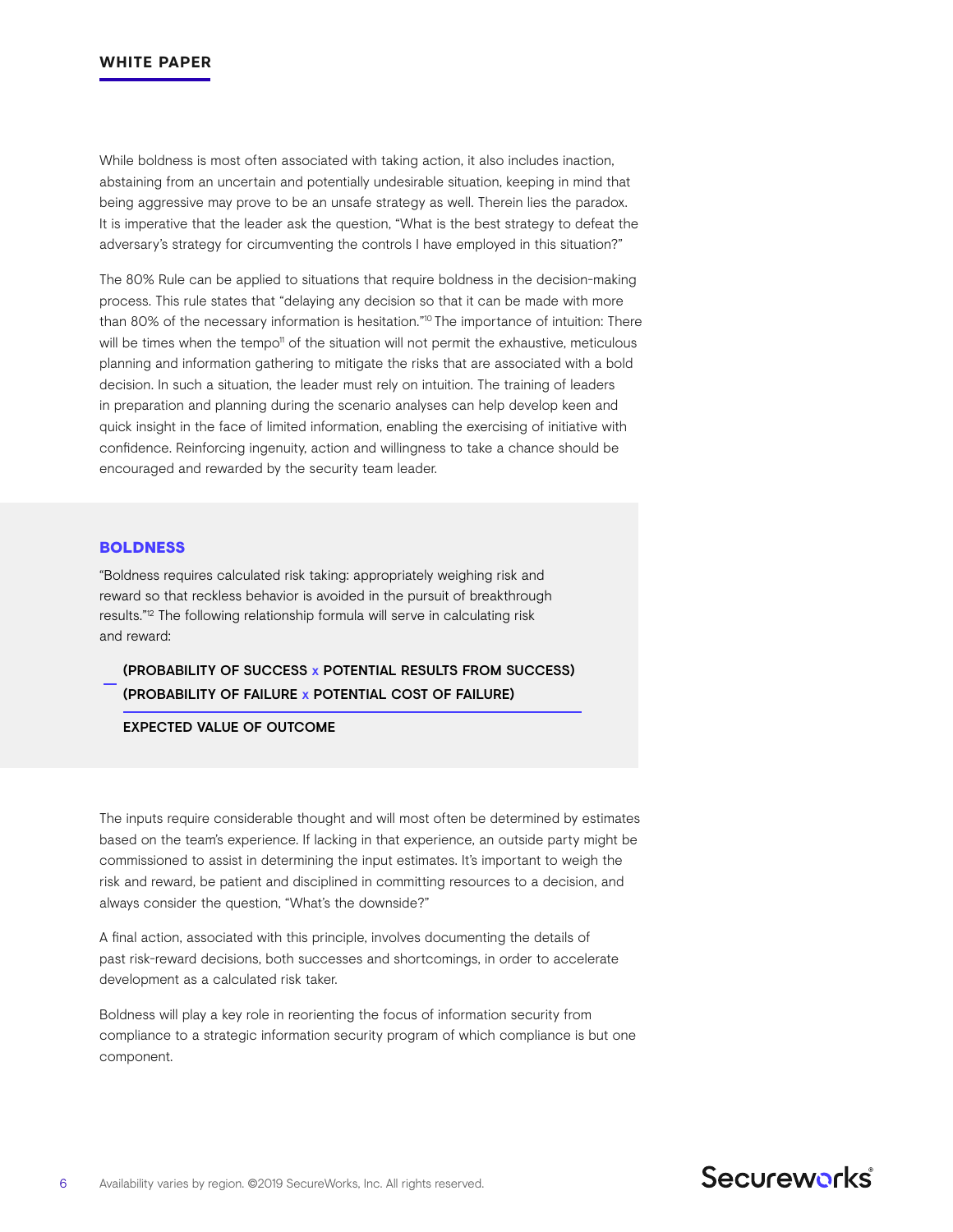## 3. Surprise

The purpose of surprise in maneuver warfare is to proactively take steps to degrade the quality of information available to the adversary. The result could be that the adversary is forced to make decisions that may result in exposing his or her presence earlier than planned. "It is not essential that we take the enemy unaware, but only that he becomes aware too late to react effectively."13

Stealth, ambiguity and deception are three approaches that can be used to achieve surprise.

#### *Three Approaches for Achieving Surprise*

1. Stealth denies the adversary any knowledge of an impending action. During a threat hunting engagement, stealth can be effective in covertly detecting the presence of an adversary, which can then be followed by the development and deployment of a response strategy that catches them completely off guard and prohibits an effective reaction.

The normal response to the detection of an adversary's presence is to immediately shut down the affected systems. However, the better response might be to use stealth to conceal your intentions or coordinate your efforts with members of your Incident Response team. With coordinated effort, your first move will not announce the timing or direction of your initial response. This stealth approach allows organizations to understand the pervasiveness of the threat without alerting the adversary ahead of the response, thus restricting his ability to change the initial strategy of his attack.

2. Ambiguity is "acting in such a way that the enemy does not know what to expect." The cybercriminal conducts reconnaissance of a target organization to better plan the strategy and timing of their attack. Creating ambiguity for the adversary can be accomplishedby staggering activities such as vulnerability scans, penetrations tests and threat hunting exercises in an undetectable pattern. In doing so, the adversary must address the risk of detection and alter his strategy to remain undetected.

By applying stealth and ambiguity, surprise is achieved, and the will of the adversary weakened, if not broken.

3. Deception involves misleading the enemy on your plan of action. This is probably the most difficult approach to achieving surprise in cybersecurity warfare. It might be most applicable when responding to a successful breach that has compromised critical data. In that situation, determining if data has been exfiltrated would require actions that could be anticipated by the adversary. Through the futures scenario analyses conducted according to the boldness principle, planned actions could be rehearsed for the purpose of deceiving the adversary and stopping the exfiltration of the data.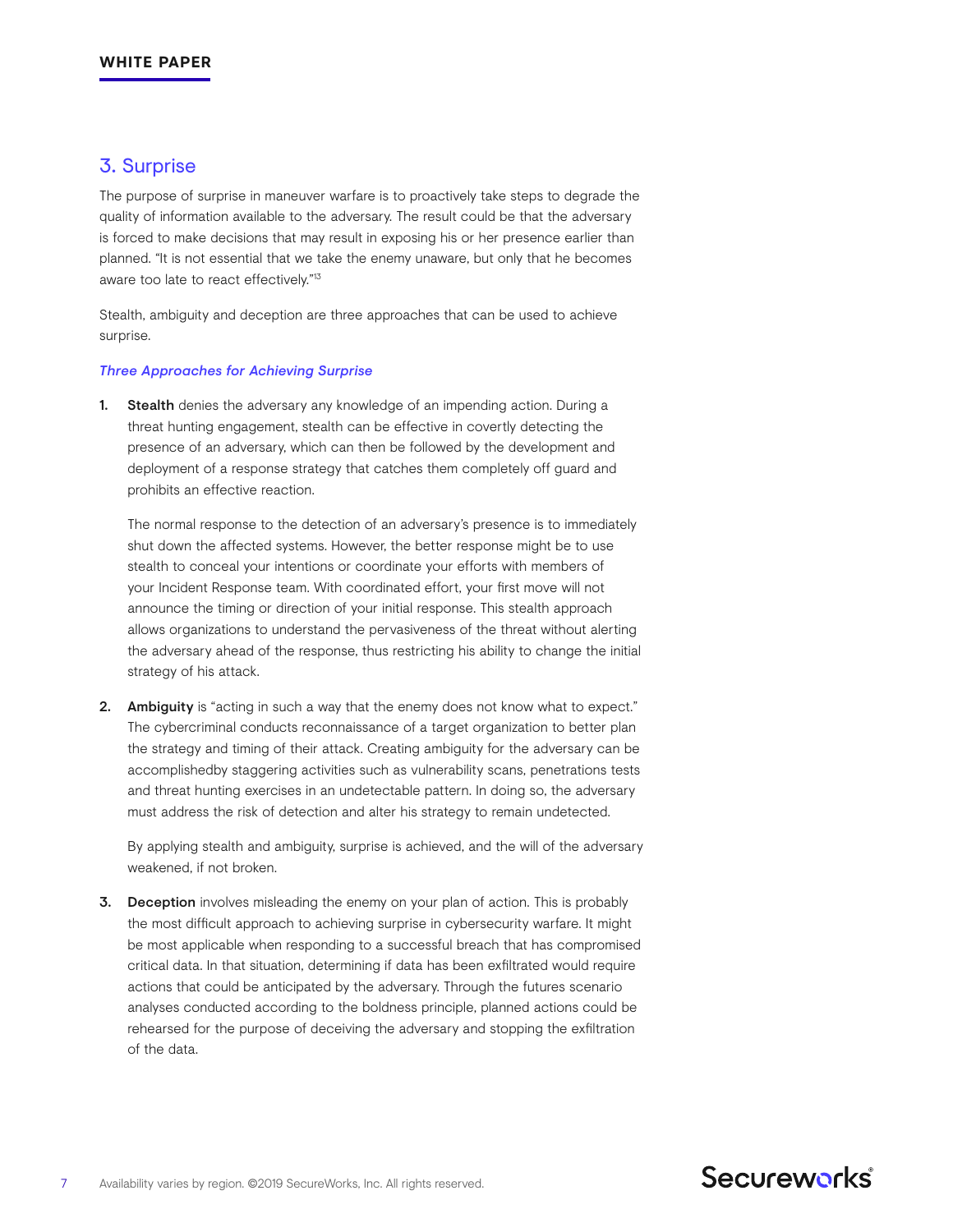## 4. Focus

In conventional warfare, focus is the generation of superior combat power at a particular time and place. In information security, superior combat power can only be achieved by expanding the focus beyond prevention to include detecting, responding to, and predicting future attacks.

The focus must also extend beyond the compliance-driven protection of customer data. A holistic focus will better enable the organization to shift resources and manage the business risk with the implementation of measures that target the sophisticated adversaries of today and the predicted growth of targeted attacks. This is particularly relevant to the response aspect of a cybersecurity action plan.

The security culture of an organization is what creates unity and aligns every member of the organization. The focus of the effort is critical to success; it requires considerable balance and creativity if it is to be maintained. It also requires the willingness to assume certain risks presented by a situation.

Executive leadership should designate a primary initiative since this will ensure that focus is a formalized process, which will help reduce conflicts associated with the assignment of resources. Commit your most skilled security personnel to frontline leadership roles to directly supervise the application of resources in order to provide the best opportunity to achieve that focus. This often requires placing people in positions outside of their "comfort zones" but will lead to more well-rounded security specialists who will be able to adjust to the continuously changing threat environment.

As the situation changes, the security leader may shift the primary initiative in the direction that offers the greatest success but introduces new risks. This entails training the team to become comfortable with shifting quickly to meet a new situation. This training is an element of "Continuous Oversight" and must be reinforced with regular communication to the team that includes advanced— as early as possible —notice of a pending change.

In all situations, threat intelligence can provide insight to weaknesses associated with a specific attack vector. Knowledge of an opponent's weaknesses can provide the opportunity to bring strength, in the form of controls, against the attack.

Integrating all available information will help to guide the application of resources and enable a smoother change of focus that is dictated by a change in the threat environment.

Proactive management of the risk associated with a particular focus will improve flexibility when change is required. Communication with your team, as well as the business units affected by the change in focus, will help ease the transition. Before making a change, consider the downside when weighing the risk and the level of effort needed to shift the resources back after the threat has been mitigated.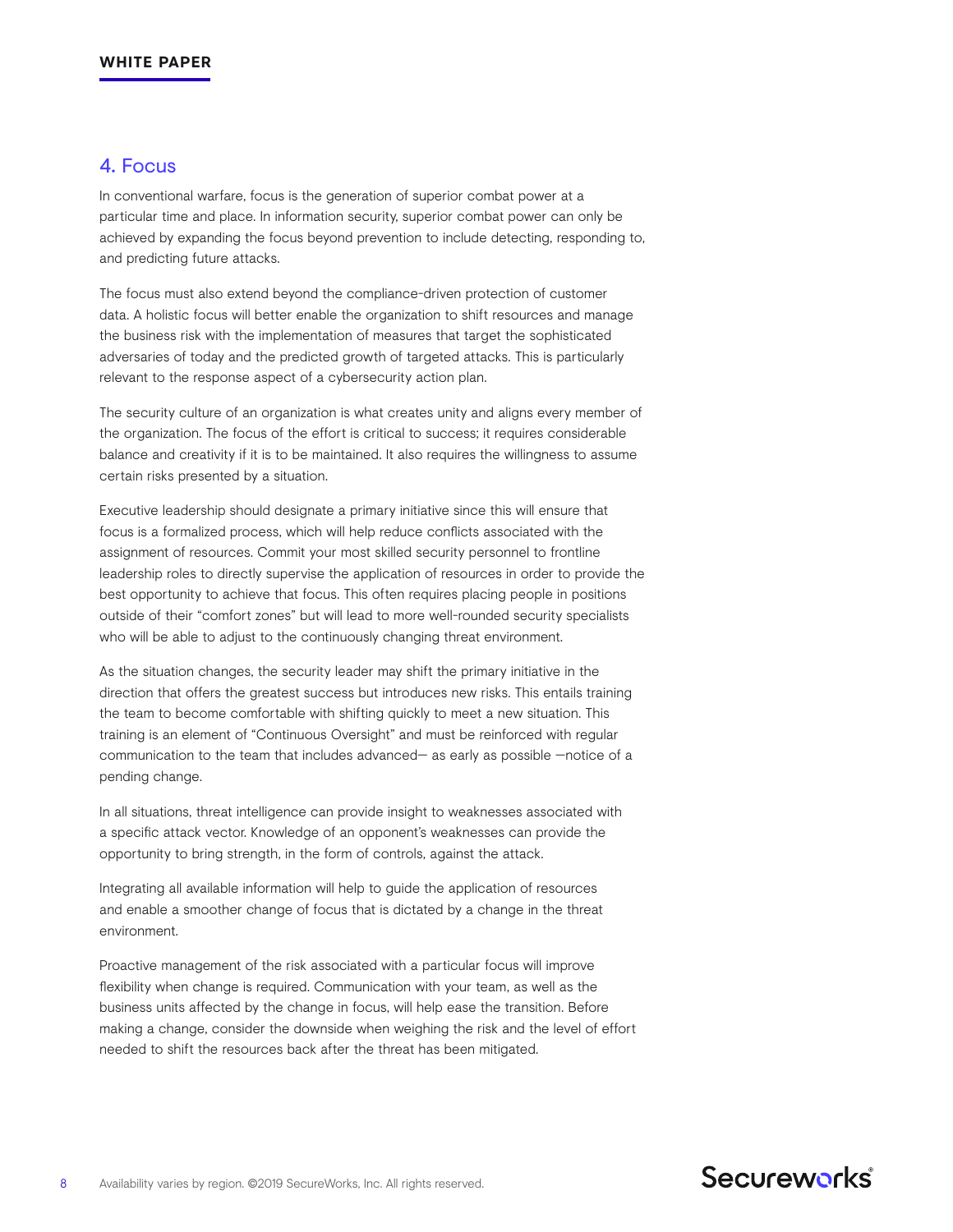Developing a high degree of proficiency in focus can help overcome the deficiency in technology, people and funding that so many security teams experience.

## 5. Decentralized Decision Making

Every individual has the need to feel competent at what they do. There is no better way to satisfy that need than to demonstrate confidence in their decision-making capability by giving them the authority to make decisions in critical situations.

In any dynamic and rapidly changing environment such as information security, success is often the result of an immediate action. Decentralized Decision Making relies heavily on an understanding of the security leader's intent and enables those closest to the action to take advantage of on-the-spot information, not immediately available to their superiors and allows them to exercise initiative. The individual who can make and implement decisions consistently faster gains a tremendous, and often decisive, advantage.

In the case of cybersecurity action plans, the trust necessary to reinforce this principle is built during the regular tabletop exercises, testing the incident response plan and the continuous oversight of the daily execution of the plan. By delegating the authority to make these decisions and tailoring communications with the aim of arming the frontline personnel with the "bigger picture" into which their actions fit, they will vigilantly supervise the directives of the action plan.

Distributed authority is, by nature, chaotic and has the potential to add increased chaos to the dynamic and uncertain situation that surrounds a cybersecurity attack. This chaos can result in a higher prevalence of mistakes, especially when an overzealous subordinate fails to act in concert with the security leader's intent. When executing on this principle, the risk-reward trade-off must be accounted for in the action plan. The situations in which such a decision, by an individual, disproportionately determines the outcome of a large-scale competitive encounter also carries considerable risks.

There are three variables that require attention to detail if this principle is to be used successfully.

1. Trust and open communications must include a clear understanding of the security leader's intent (vision). Trust is earned through the leader's daily supervision and presence. As a result, communication channels and processes are developed that enable the free flow of communication during the period of stress. The leader is then able to ensure that his intent is being achieved without suppressing the individual's initiative.

### *"Never tell people how to do things.*

*Tell them what to do, and they will surprise you with their ingenuity."***14**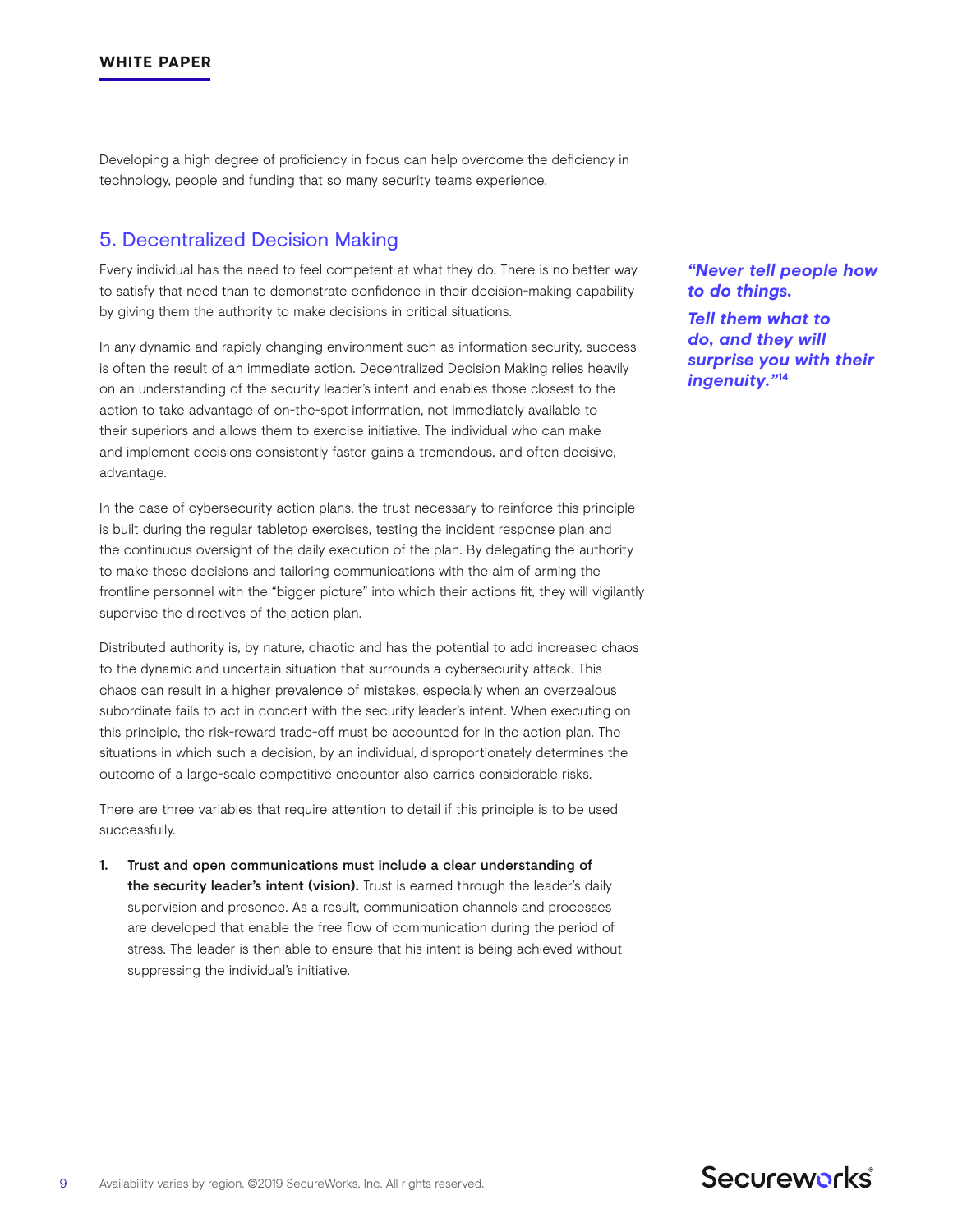- 2. The degree to which the subordinate has authority to make decisions will vary by individual. In best case scenarios, the subordinate has been delegated the full authority to respond in a manner that results in sufficient speed to allow the organization to avoid missing opportunities. By not having to request permission and wait for orders from a higher authority, opportunities will be seized, and the level of potential compromise minimized.
- 3. The security leader's intent, while originating from the top, is actually a mutual agreement. The agreement includes the leader's vision integrated with the actions of the subordinates. Both pieces must be honored by each party and the subordinate must not fear the leader's wrath if he must seek help to avoid a potential disaster.

By addressing these variables, "Decision making thus becomes a time-competitive process, and timeliness of decisions becomes essential to generating tempo."15 These frontline decisions can mean the difference between experiencing a breach impacting private customer data and requiring notification to regulatory institutions or stopping the infiltration before such action is required.

# 6. Tempo

Tempo is relative speed in time. War is a series of moves and countermoves in which the tempo of execution is important. The competitor who is able to respond faster than the opponent can identify opportunities and make decisions that force the opponent into a constant state of reaction. The constant state of reaction results in breaking the opponent's will to continue the attack and causes them to redirect to another target. The tempo of today's threat actor continues to increase at a pace that exceeds that of the typical organization. The rapid increase in malware variants that are designed to exploit vulnerabilities of existing infrastructure, new technology and persistent human error or negligence are outpacing the industry's ability to respond.

In addition, the typical organization has other priorities that interrupt or delay tempo, including prioritization of compliance over security. Consequently, the typical organization is not matching the tempo of the threat actor, much less operating at one that impedes the adversary facilitating a competitive situation.

Air Force Colonel John Boyd first introduced the mental process of tempo in his lecture, "The Patterns of Conflict." He identified the four-step mental process of: observation, orientation, decision and action. He theorized that each party to a conflict first observes the situation.

• On the basis of the observation, he orients; that is, he makes an estimate of the situation.

**The rapid increase in malware variants that are designed to exploit vulnerabilities of existing infrastructure, new technology and persistent human error or negligence are outpacing the industry's ability to respond.**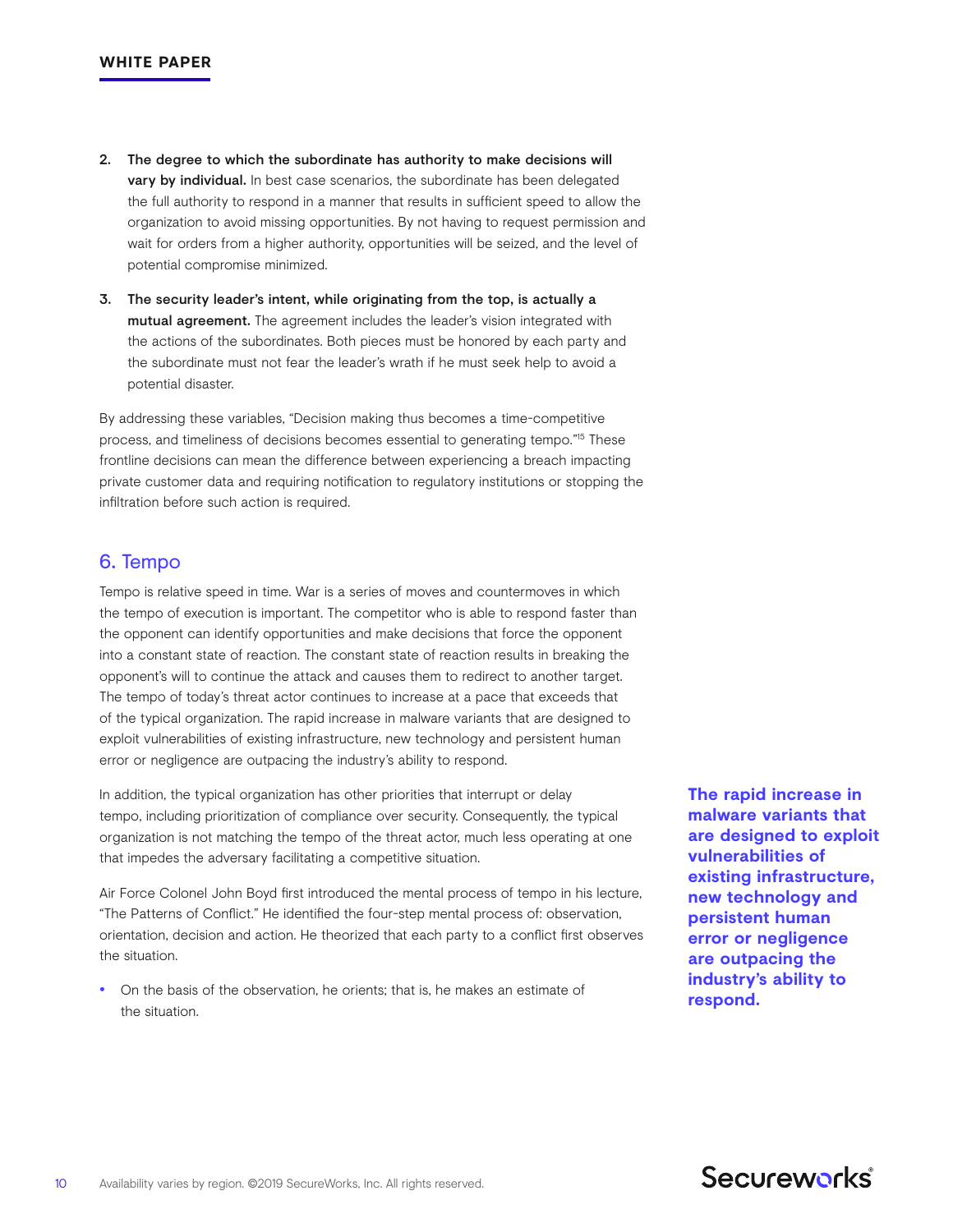- On the basis of the orientation, they make a decision. And, finally he implements the decision — he acts.
- Because his action created a new situation, the process begins anew.

Boyd argued that the party that consistently completes the cycle faster gains an advantage that increases with each cycle. His enemy's reactions become increasingly slower by comparison and, therefore, less effective until his will to continue is broken.

In cybersecurity warfare, this process has great merit. If the orientation and decision steps are integrated with threat intelligence, the subsequent action should provide an advantage to the defender relative to the risk-reward trade-off resulting from a bold decision.

Continuous oversight plays an important role in tempo. The principle of tempo is only effective if leadership is regularly visible and stressing the importance of enterprise security as envisioned in the action plan. By leading from the front and pushing decision-making to lower levels, the tempo of a response will increase. Decentralized decision-making eliminates excessive debate, and the maneuver warfare practitioner is able to seize the initiative.

In seizing the initiative, a superior state of preparedness for the countermove and a position of relative advantage are assured, resulting in an enhanced ability to predict and prepare for the adversary's next move.

# 7. Combined Arms

Combined arms is the integration of complementary weapons in a manner that creates a synergistic effect and places an opponent in an inescapable, hopeless situation, otherwise known as the horns of a dilemma."<sup>17</sup> In information security, this is the integrated deployment of technology, people and processes in a manner that increases the collective effectiveness of the organization's action plan.

Combined arms can be incredibly effective, but it is an inherently complex and difficult endeavor that demands the utmost cooperation, practice, communication and implicit understanding throughout the organization.

In information security, its effectiveness is dependent on extensive cross-training of the security team member's specialties to instill a better understanding across functional areas of their role in the combined effort.

A key determinant of success in the use of this principle is overcoming competing interests that might exist within the IT department, the information security team and the business departments dependent on both to operate in a manner that enables

*"The challenge for every organization is to build a feeling of oneness, of dependence on one another because the question is usually not how well each person works, but how well they work together."***16**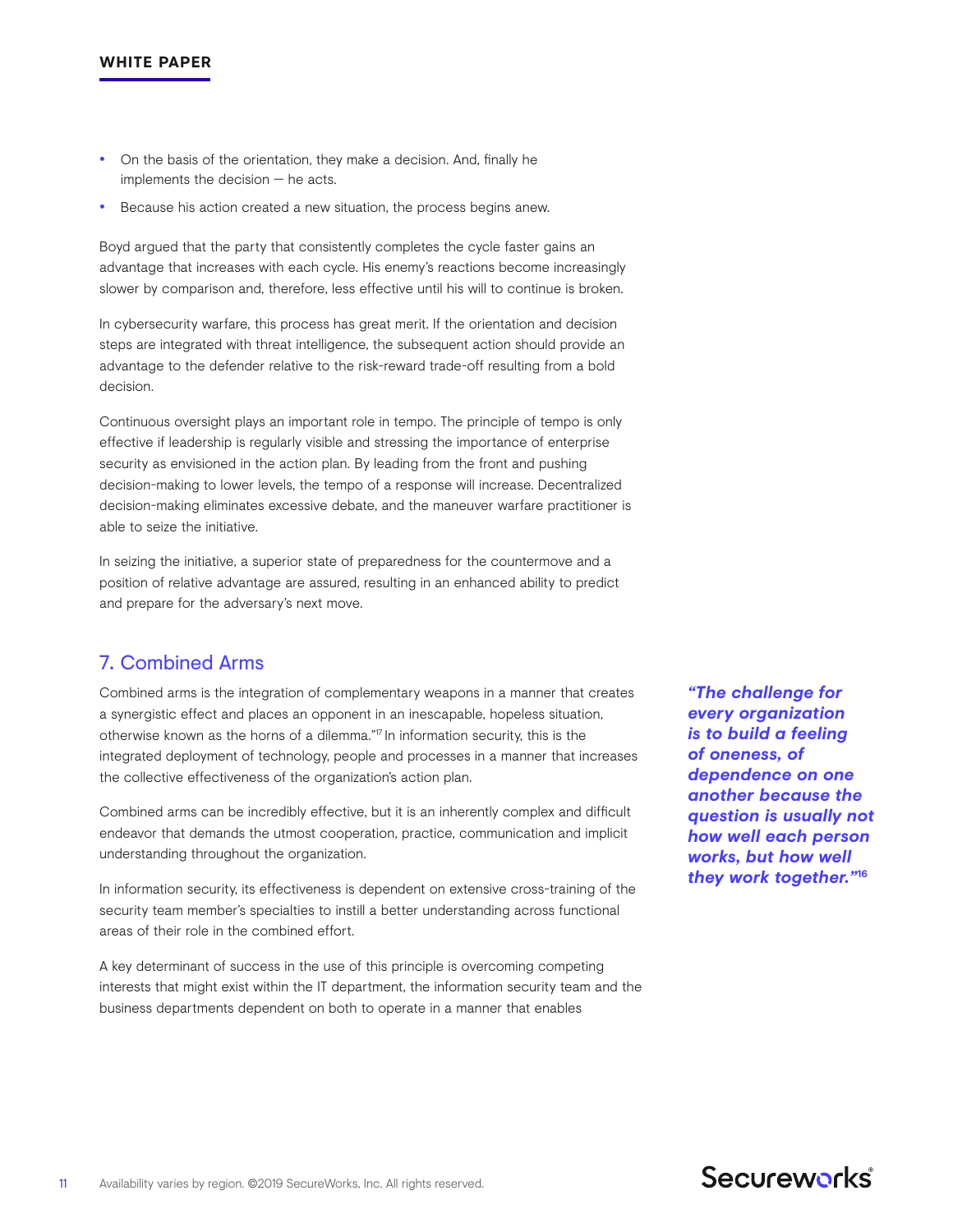the maneuver warfare practitioner to have a response no matter where the adversary attempts an infiltration, a higher likelihood of success can be expected. This approach requires the utmost trust and coordination throughout the organization and all parties of the Combined Arms team. The team must have one leader to effect centralized coordination and operate and cross-train on standard operating procedures. The result will be a multifaceted, custom-tailored team that operates with improved understanding of the security vision being implemented.



Success requires more trust in functional leaders and their subordinates. Crossfunctional cooperation must be rewarded with recognition, compensation or promotion, and there must be a constant reinforcement of the combined arms mindset.

## **Maneuver Warfare in Summary**

The principles for maneuvering in the continuously changing environment are applicable to any situation that requires flexibility and rapid response to that change. Each of these principles can be applied individually but maneuver warfare is about applying these principles simultaneously  $-$  in subsets or as an integrated whole  $-$  to affect the most decisive and positive outcome at the least cost.

Applied in an integrated manner, the principles complement and reinforce one another. It does not require the leader to become a master tactician, but it does require an increase in bi-directional trust if it is to be executed efficiently.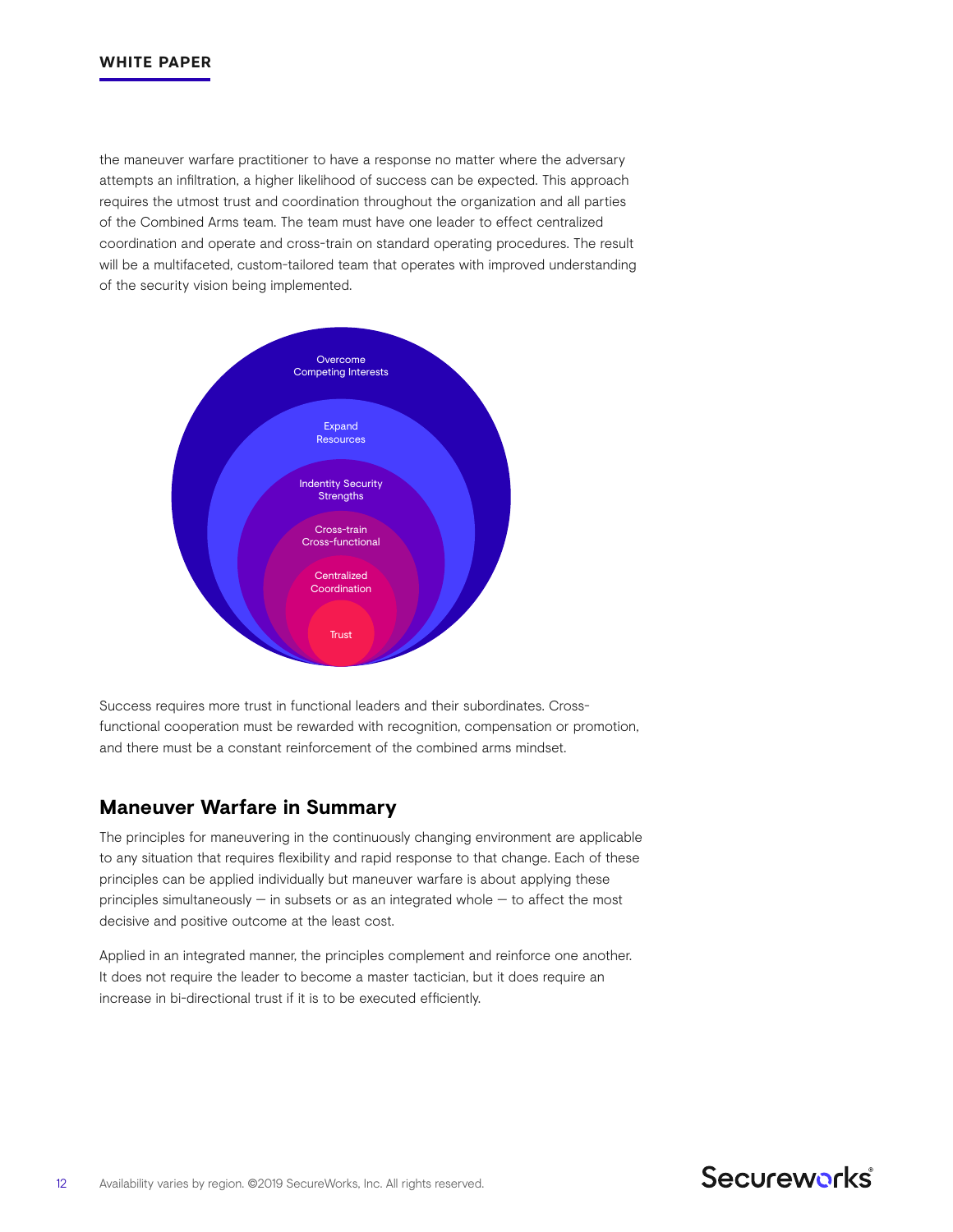Maneuver warfare is difficult and requires a high degree of self-confidence, a healthy appetite for calculated risk and an unwavering commitment of the leader and executive team. It requires a radical change in the philosophical approach to security. Security must become a business priority, not an IT issue, and should be "baked into" all business processes.

## **The Value of Risk Mitigation**

The risk to the organization and to the customer is the compromise of the confidentiality, integrity and availability (CIA) of information. Examples of the possible causes of, and ramifications from, the compromise of CIA include:

- The compromise of the confidentiality of information can be caused by snooping on friends, colleagues, neighbors or famous people, with the intent to sell information to the media or post information on social media for revenge or personal gain. The ramifications on the customer can include; identity theft, reputational or relationship damage, employment backlash, financial impact, anxiety and depression.
- The compromise of the integrity of information can result from bad actors stealing credentials for use by family or friends, or hackers to sell on the black market.
- The compromise of availability of information can be caused by incomplete business continuity plans following a ransomware attack.

By applying the Doctrine of Maneuver Warfare for the protection of health information, the likelihood and impact of a cyberattack will be lessened. The due diligence should avoid reputational damage and reduce regulatory fines or legal expenses, in addition to the operational cost and distraction of onerous corrective action plans demanded by regulatory agencies. That work should also provide a strong defense against lawsuits.

The benefit of risk mitigation, indeed the value of risk mitigation, includes:

- Stronger financials for the organization as the result of eliminating or reducing reputational and financial repercussions
- Peace of mind for the executive team, board and engaged employees involved in the protection of customer information
- Increased customer confidence due to the confidentiality, integrity and availability of their information
- Lower career risk  $-$  leadership is being called out more and more as being responsible and accountable for protecting this sensitive and personal information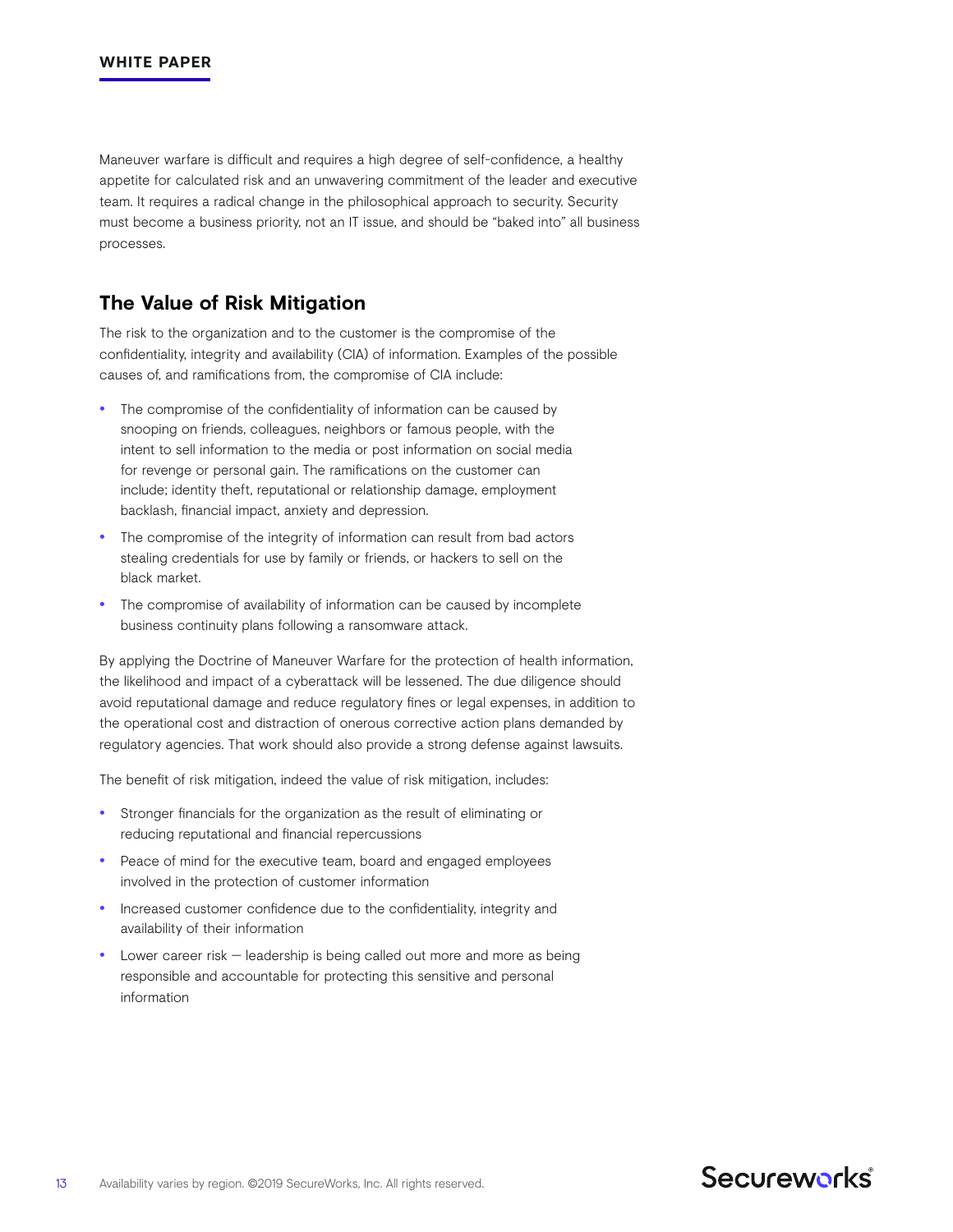# **Conclusion**

Time is of the essence. The impact of a data breach on an organization can be devastating; the ensuing operational disruption can involve financial, regulatory and brand damage.

By connecting the dots between confidentiality, integrity and availability of information, CFOs and CEOs will see the value of cybersecurity to their organization's brand and customer confidence, which are inextricably linked.

Those who make the investment and maintain the necessary commitment to take this war seriously will succeed in reducing the likelihood and impact of a breach at a significantly higher rate than those who do not.

Sources:

1 Carbon Black, Carbon Black Threat Report: Non-Malware Attacks and Ransomware Take Center Stage in 2016, December 15, 2016, https://www.carbonblack.com/2016/12/15/carbon-black-threat-report-non-malware-attacks- ransomware-take-center-stage-2016/

2 Seeckt, Hans von, Thoughts of a Soldier, trans G. Waterhouse (London: Ernest Benn Ltd., 1930) p. 123

 $3$ At the core of continuous oversight are people regularly reviewing the dynamic threat landscape of the healthcare industry and applying their current knowledge with that threat intelligence to measure the effectiveness, relative to security (i.e., security assessments) against policies and procedures, physical safeguards, network and server security, and application security.

⁴"Justifying Cybersecurity Investment with a Warfare Mindset", SecureWorks and Clearwater Compliance LLC, https://www. secureworks.com/resources/wp-justifying-cybersecurity-investment-with-a-warfare-mindset

⁵"Doctrine is a teaching advanced as the fundamental beliefs of the Marine Corp on the subject of war, from its nature and theory to its preparation and conduct." JCB Pub. 1-02: Doctrine – (DOD, IADB)

⁶Harel, Yehuda, Follow Me: The Story of Moshe Dayan, Olive Books (1972)

⁷Corey Nachreiner, CTO, WatchGuard Technologies

⁹Ibid

<sup>10</sup>Santamaria, Jason, Vincent Martino, and Eric Clemmons, The Marine Corps Way: Using Maneuver Warfare to Lead a Winning Organization, McGraw Hill Books (2004), p. 55

11Tempo is often associated with a mental process known variously as the "Decision Cycle of Observe, Orient, Decide, Act" pioneered by Air Force Colonel John Boyd. Also see the Tempo principle explanation later in this paper.

<sup>12</sup>Santamaria, Jason, et al., The Marine Corps Way: Using Maneuver Warfare to Lead a Winning Organization, McGraw Hill Books (2004), p. 57

13Warfighting, p. 42

<sup>14</sup>General George S. Patton

15Warfighting, p. 89

16Vince Lombardi, Head Coach, Green Bay Packers

17Santamaria, Jason, et al., The Marine Corps Way: Using Maneuver Warfare to Lead a Winning Organization, McGraw Hill Books (2004), p. 123